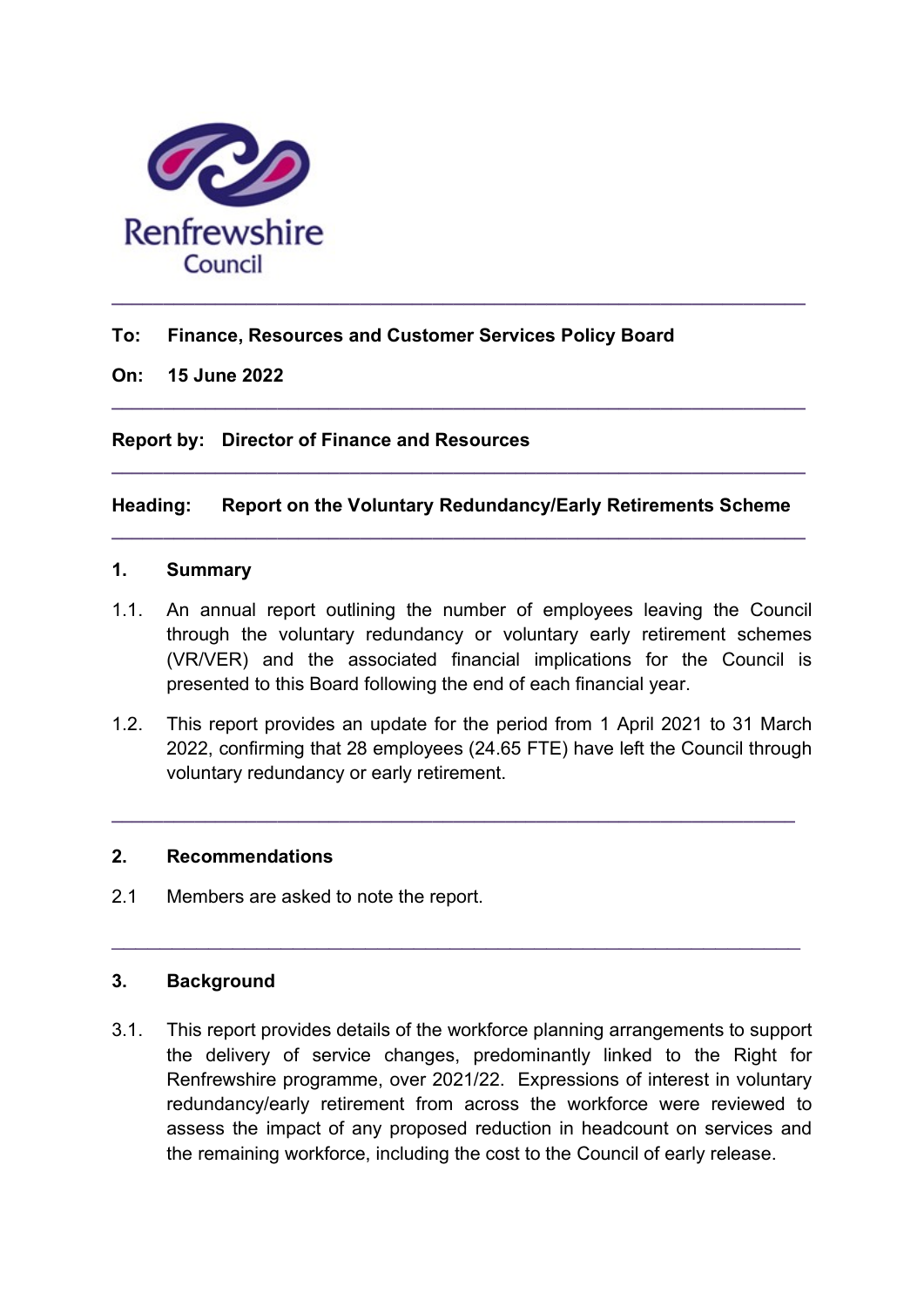As part of the Council's 2021/22 budget strategy, VR/VER has been utilised to achieve service changes and savings.

- 3.2. The Chief Executive, in consultation with the Head of People and Organisational Development, is authorised to determine all requests received from employees for voluntary redundancy/early retirement under these schemes.
- 3.3. During the financial year 2021/22, a total of 28 employees (24.65 FTE) accepted voluntary redundancy/early retirement, or early retirement in the interests of the efficiency of the service.
- 3.4. The financial costs and savings of these decisions are detailed in Appendix 1. An assessment is carried out in each VR/VER exercise to confirm the length of time for savings to be achieved. For the 28 individuals being released from service, this averages at just under 20 months.
- 3.5. In deciding on requests for voluntary redundancy/early retirement, the Chief Executive and the Head of People and Organisational Development, in conjunction with the appropriate service Director, continue to take into account the potential to implement efficiencies and support the modernisation of the Council's workforce, in addition to the financial savings to be gained. Consideration was given to both the one-off costs of voluntary redundancy/ early retirement and the additional ongoing annual costs, and in these cases it was deemed to be of benefit to the Council for these voluntary redundancy / early retirement requests to be agreed.
- 3.6. Appendix 1 contains the following information:
	- The number of employees leaving the Council through either voluntary redundancy / voluntary early retirement, or early retirement in the interests of the efficiency of the service.
	- Redundancy Payment the total lump sum redundancy payments paid to employees leaving the service.
	- Enhanced Element of Pension (Annual Compensation) where the employee is a member of the Pension Fund and is awarded compensatory added years, the Council requires to pay the Pension Fund, on a monthly basis, an amount that covers the costs associated with these added years.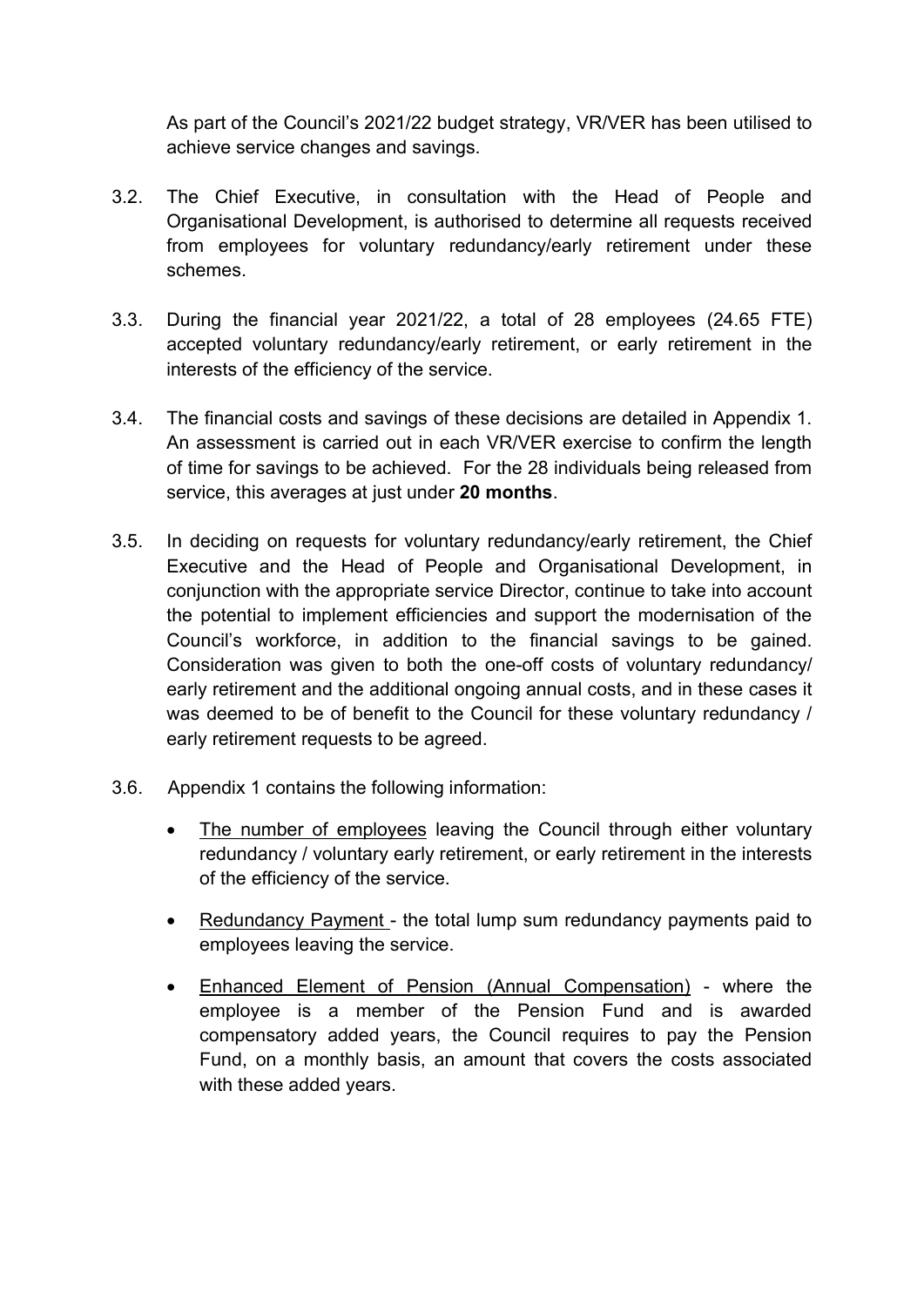- Enhanced Element of the Lump Sum where an employee is a member of the Pension Fund and is awarded compensatory added years, the Council requires to pay the lump sum directly to the employee as a one-off payment.
- Strain / Factored Costs where an employee retires early on grounds of efficiency / redundancy and is a member of the Pension Fund, the Council requires to pay a 'strain on the fund' charge for early payment of retirement benefits, or where the employee would otherwise have suffered an actuarial reduction to their benefits for early retirement. The strain on the fund charge is paid to the Pension Fund as a one-off payment.
- Pay in Lieu of Notice where an employee has not received the appropriate notice of their employment terminating, a payment in lieu of notice is paid by the Council.
- Full Year Savings these will accrue from the release of staff under the scheme.

 $\_$  , and the contribution of the contribution of  $\mathcal{L}_\mathcal{A}$  , and the contribution of  $\mathcal{L}_\mathcal{A}$ 

# Implications of this report

- 1. Financial as detailed in Appendix 1 of report.
- 2. HR & Organisational Development as detailed in the report.
- 3. Community Planning none arising from this report.
- 4. Legal none arising from this report.
- 5. Property/Assets none arising from this report.
- 6. Information Technology none arising from this report.
- 7. Equality & Human Rights The Recommendations contained within this report have been assessed in relation to their impact on equalities and human rights. No negative impacts on equality groups or potential for infringement of individuals' human rights have been identified arising from the recommendations contained in the report because it is for noting only. If required following implementation, the actual impact of the recommendations and the mitigating actions will be reviewed and monitored, and the results of the assessment will be published on the Council's website.
- 8. Health & Safety none arising from this report.
- 9. Procurement none arising from this report.
- 10. Risk none arising from this report.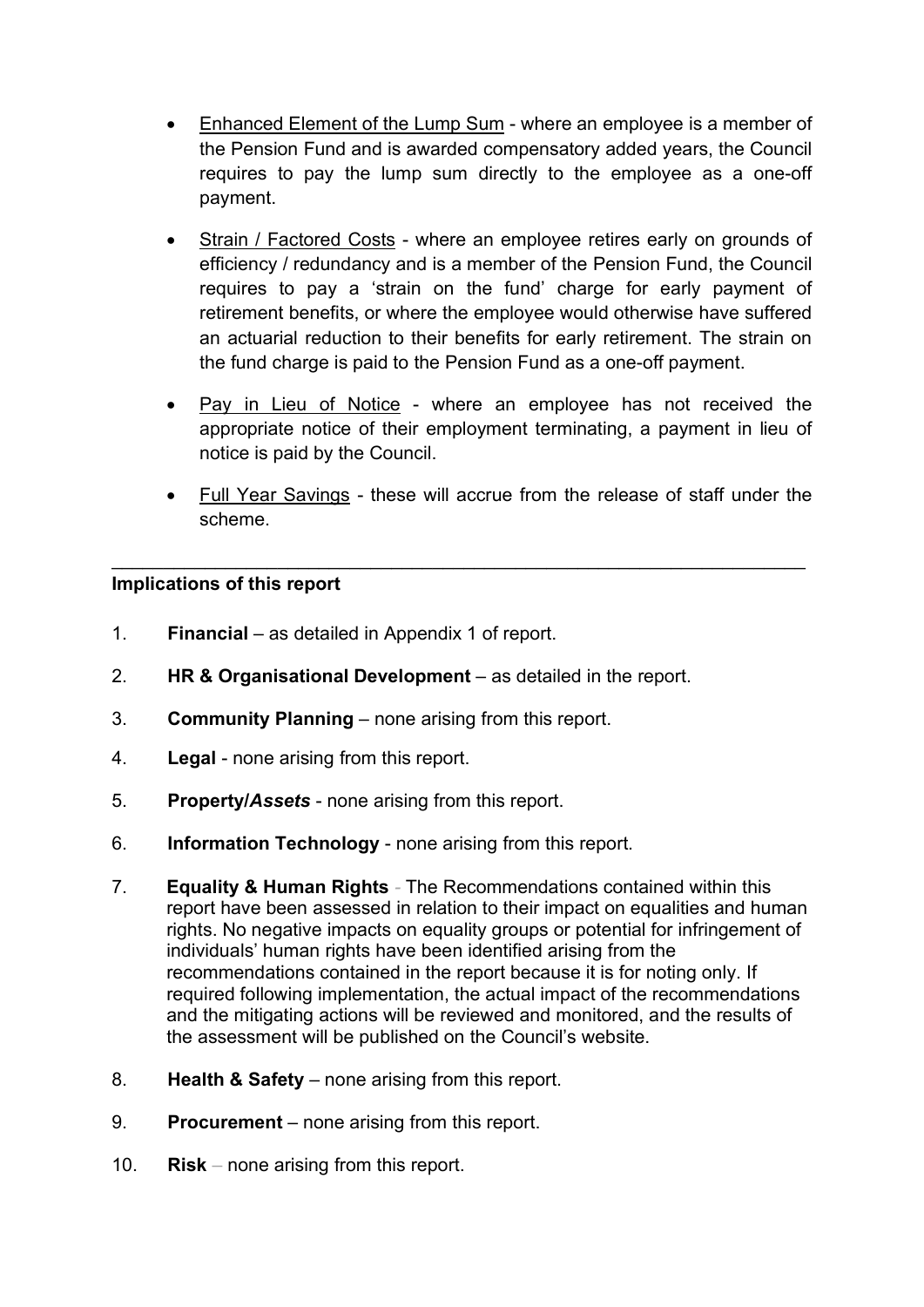- 11. Privacy Impact none arising from this report.
- 12. Cosla Policy Position none arising from this report.
- 13. **Climate Risk none arising from this report.**

Author: Christine McCourt, Head of Finance and Business Services. christine.mccourt@renfrewshire.gov.uk

 $\_$  , and the contribution of the contribution of  $\mathcal{L}_\mathcal{A}$  , and the contribution of  $\mathcal{L}_\mathcal{A}$